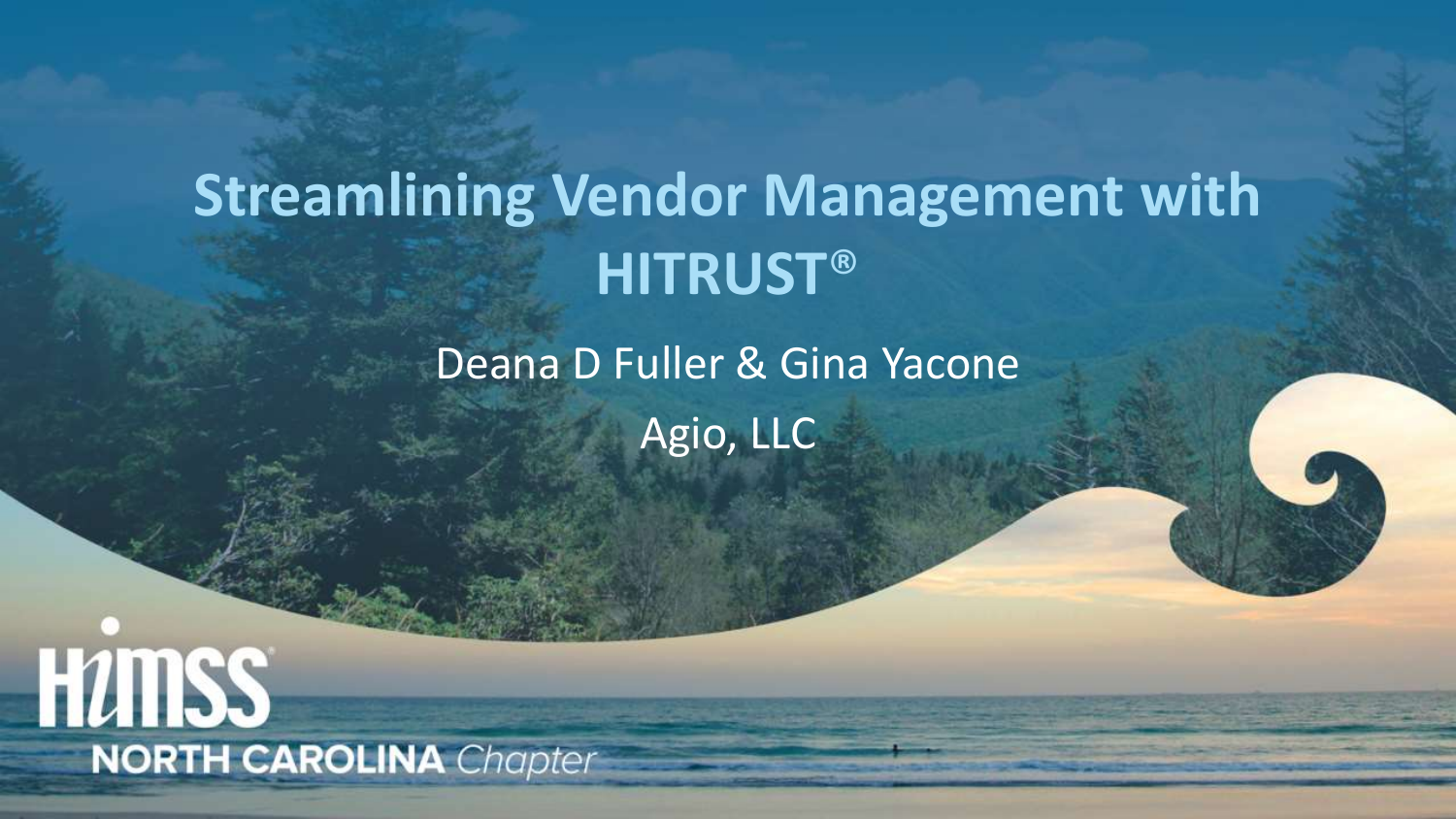#### Intros

- Deana D Fuller, JD, CIPP/E, CPHIMS, CCSFP
- Gina Yacone, SSCP, CCFSP
- *DISCLAIMER: Nothing in this presentation should be interpreted as legal advice. This information is not intended to substitute for professional legal advice and does not create an attorney-client relationship. You should accept legal advice only from a licensed legal professional with whom you have an attorney-client relationship. You should contact a lawyer in your area, to assist you in any of these matters.*

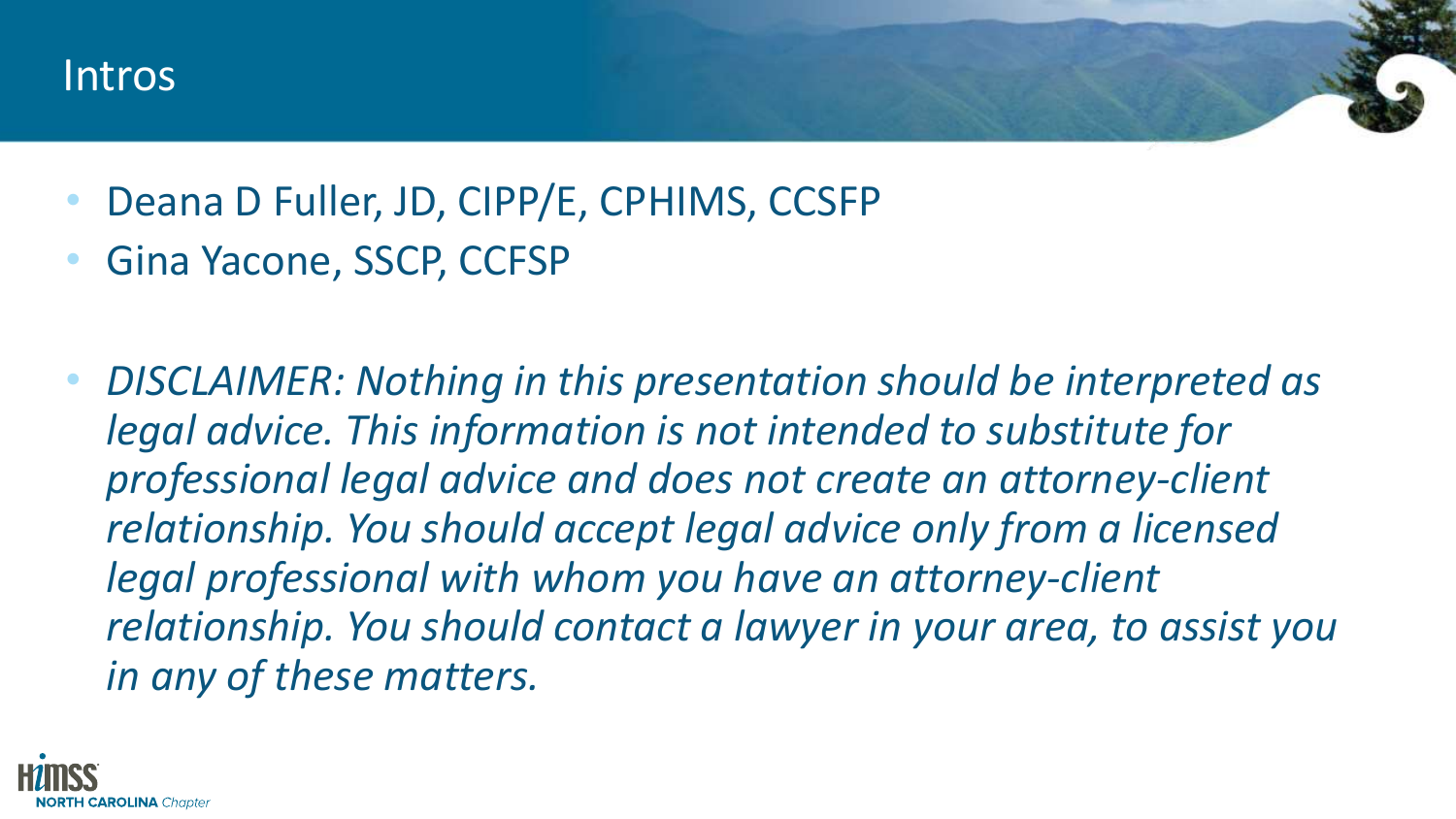# Learning Objectives

- Understand the threat that third parties pose, and through examination of recent data breaches, learn how an effective vendor risk management program could mitigate that risk
- Learn the key components of an effective vendor risk management program and how HITRUST can provide them with a consistent method for managing vendor risk.
- Understand the HITRUST CSF Certification process, from both the Assessor and the Vendor perspective

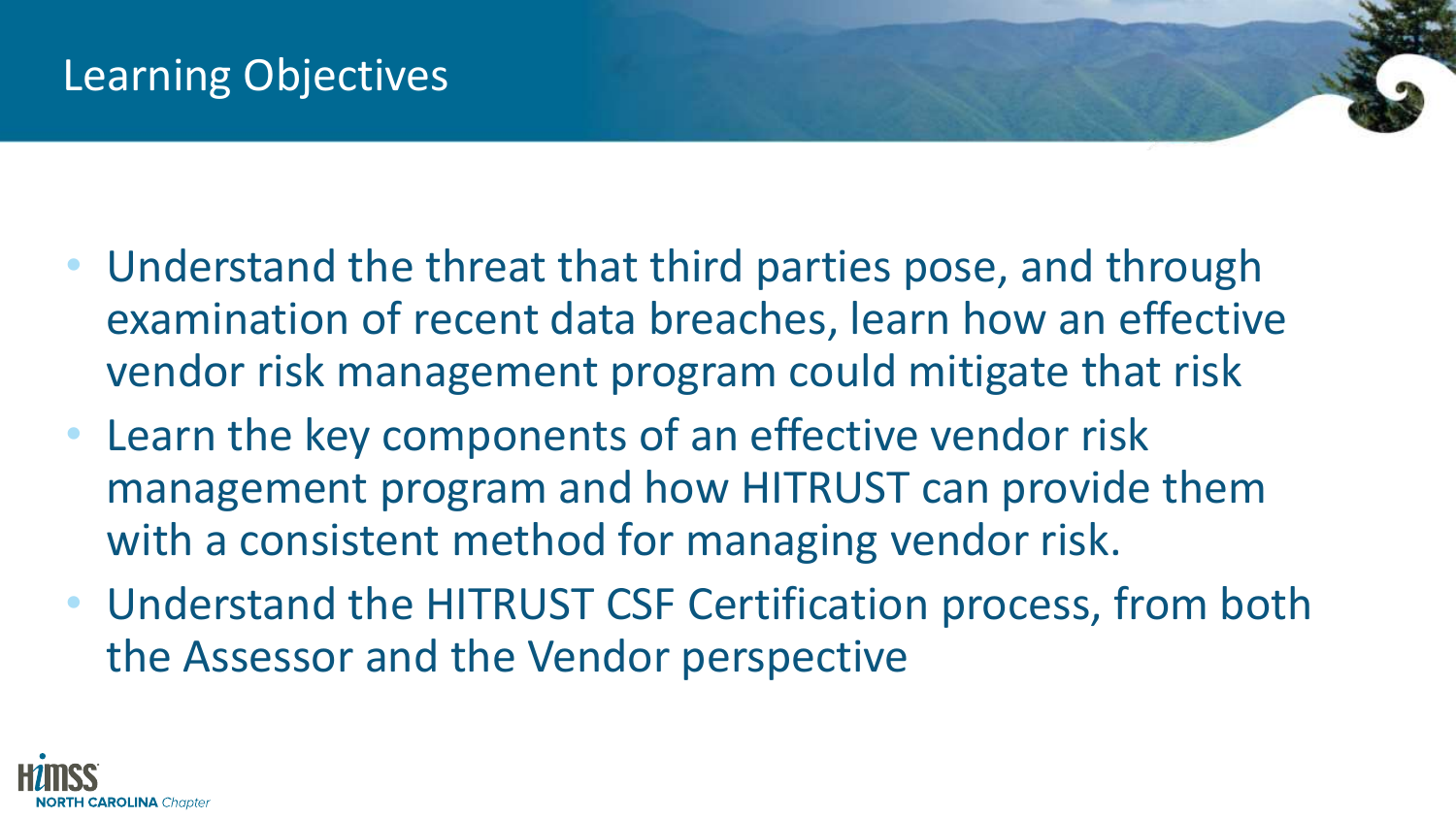#### **Overview**

- Who cares?
	- You! Use a VRMP & HITRUST CSF Certification to simplify and ease your workload.
- What do you need?
	- Elements of a Vendor Risk Management Program
- When should we implement a VRMP?
	- Yesterday.
	- IoMT + motivated hackers + increased regulation = more cost when you have a data breach
- Why should you care?
	- Blind reliance on vendors causes recent data breaches
- How should a VRMP be structured?
	- The HITRUST CFS

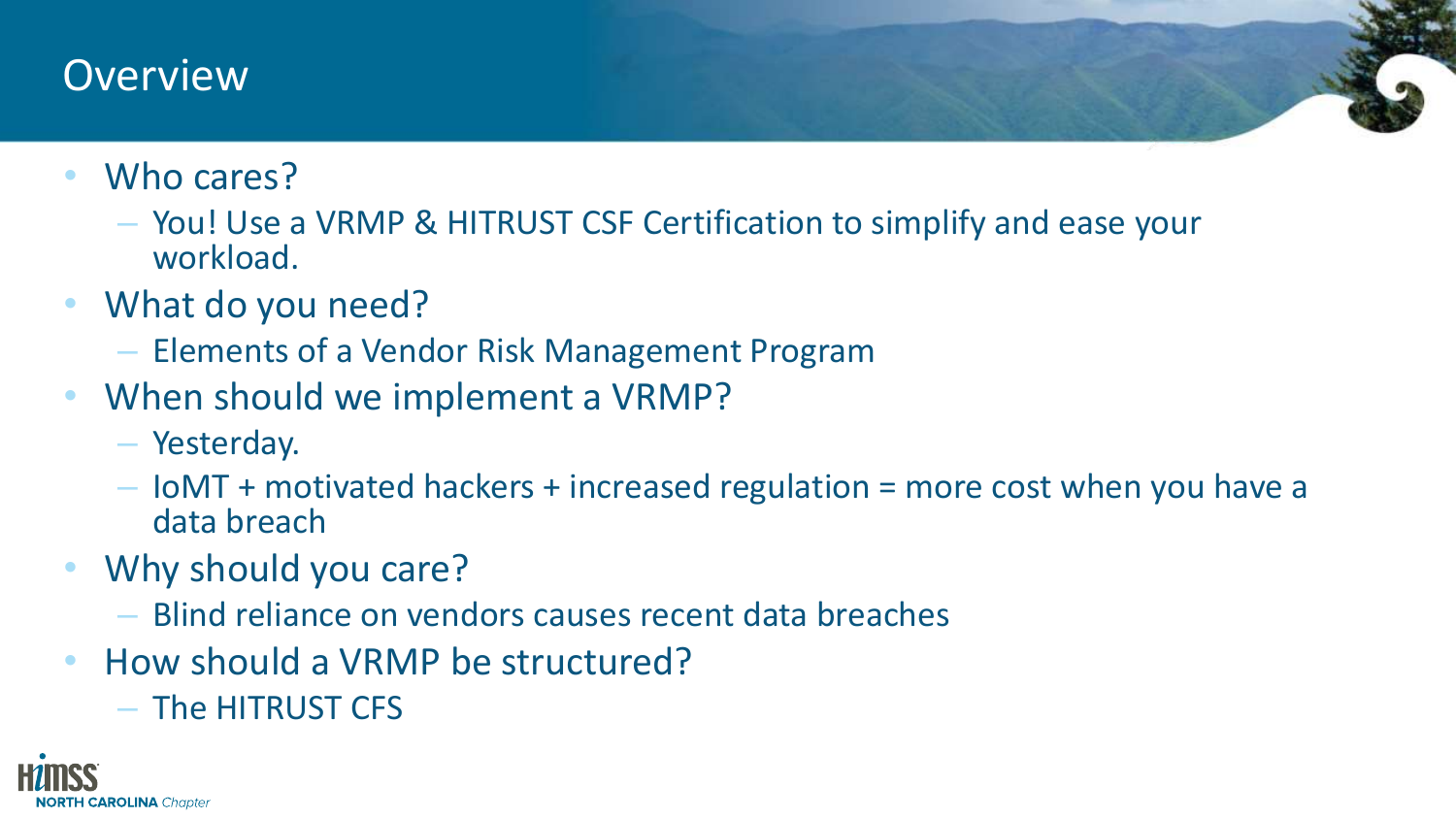#### Reliance on Vendors

- You're only as secure as your vendors.
- Ponemon, 2018 59% of organizations had data breaches caused by vendor vulnerabilities
- Recent examples

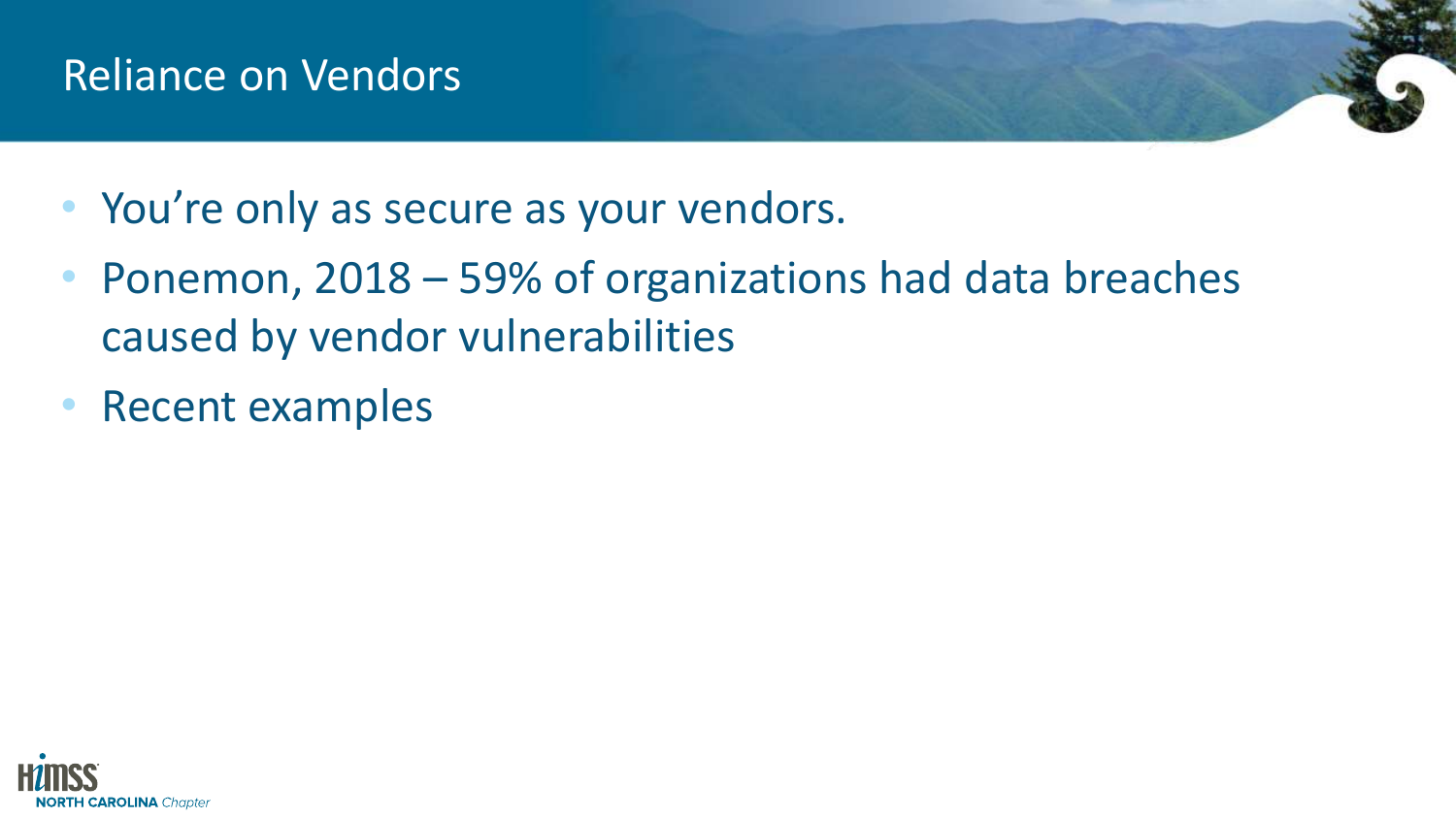#### OCR Wall of Shame as of 8:42 am 4.24.2019



**NORTH CAROLINA** Chapter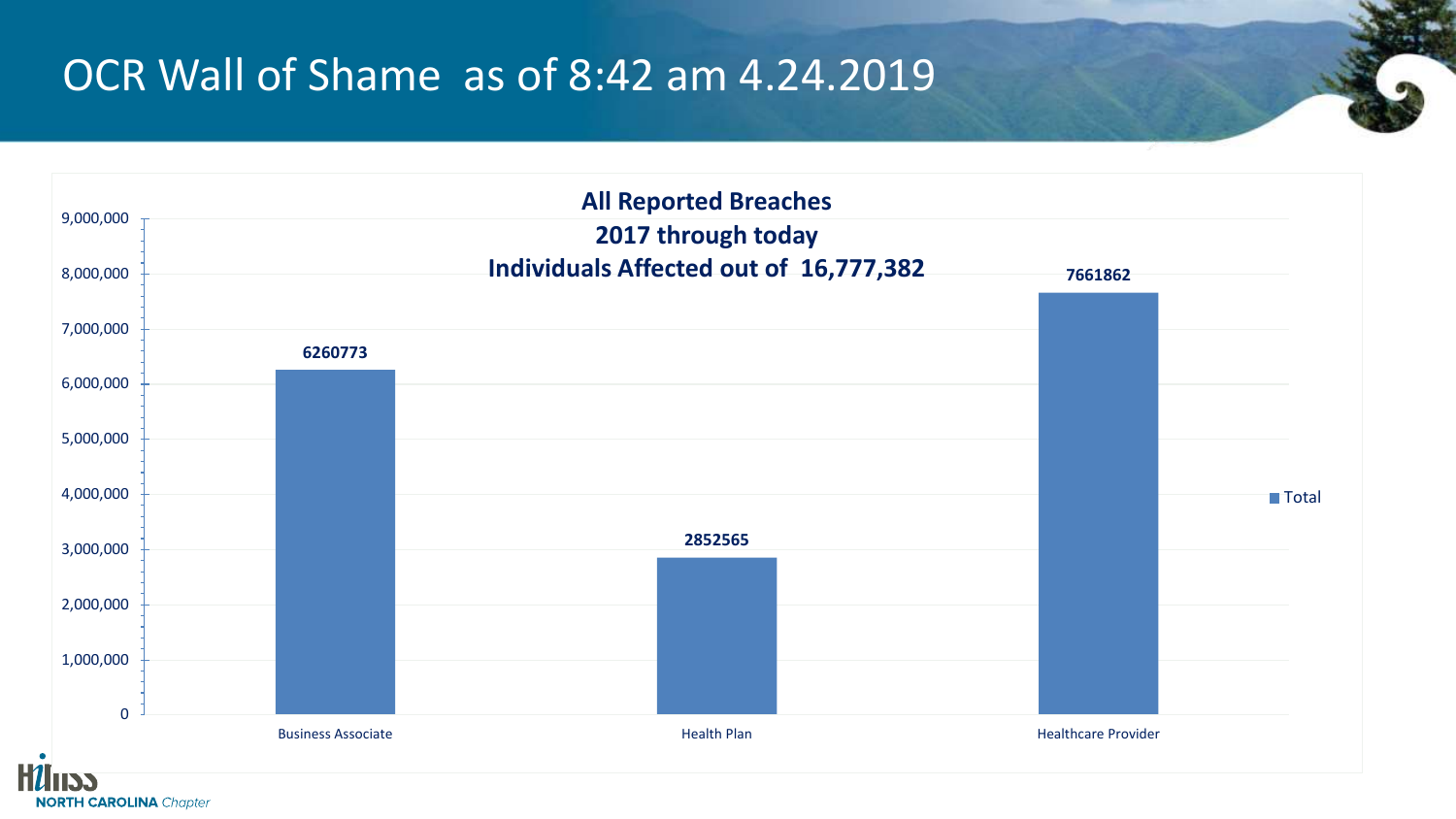# Types of Breaches



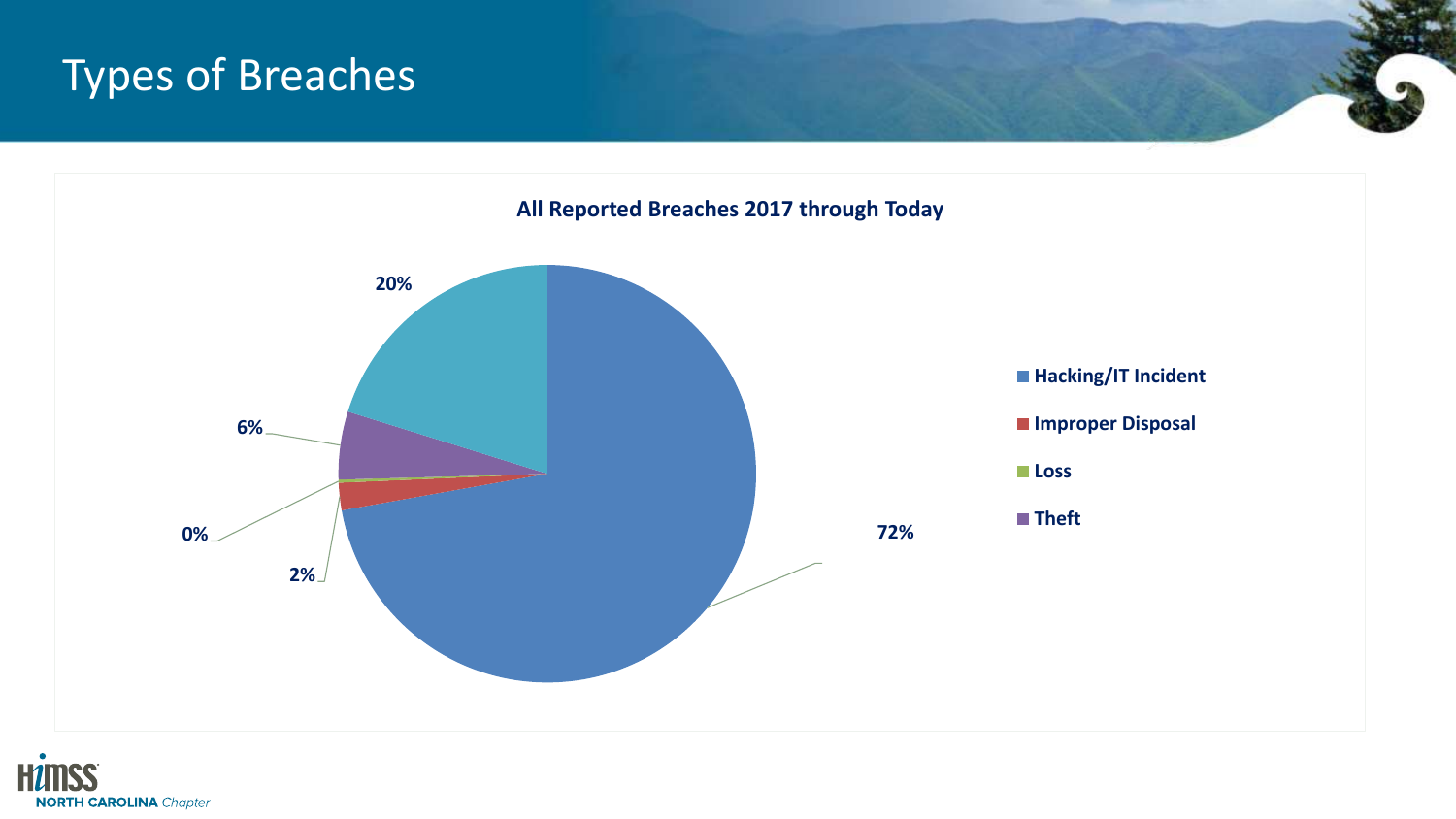#### Business Associates – Type of Breach

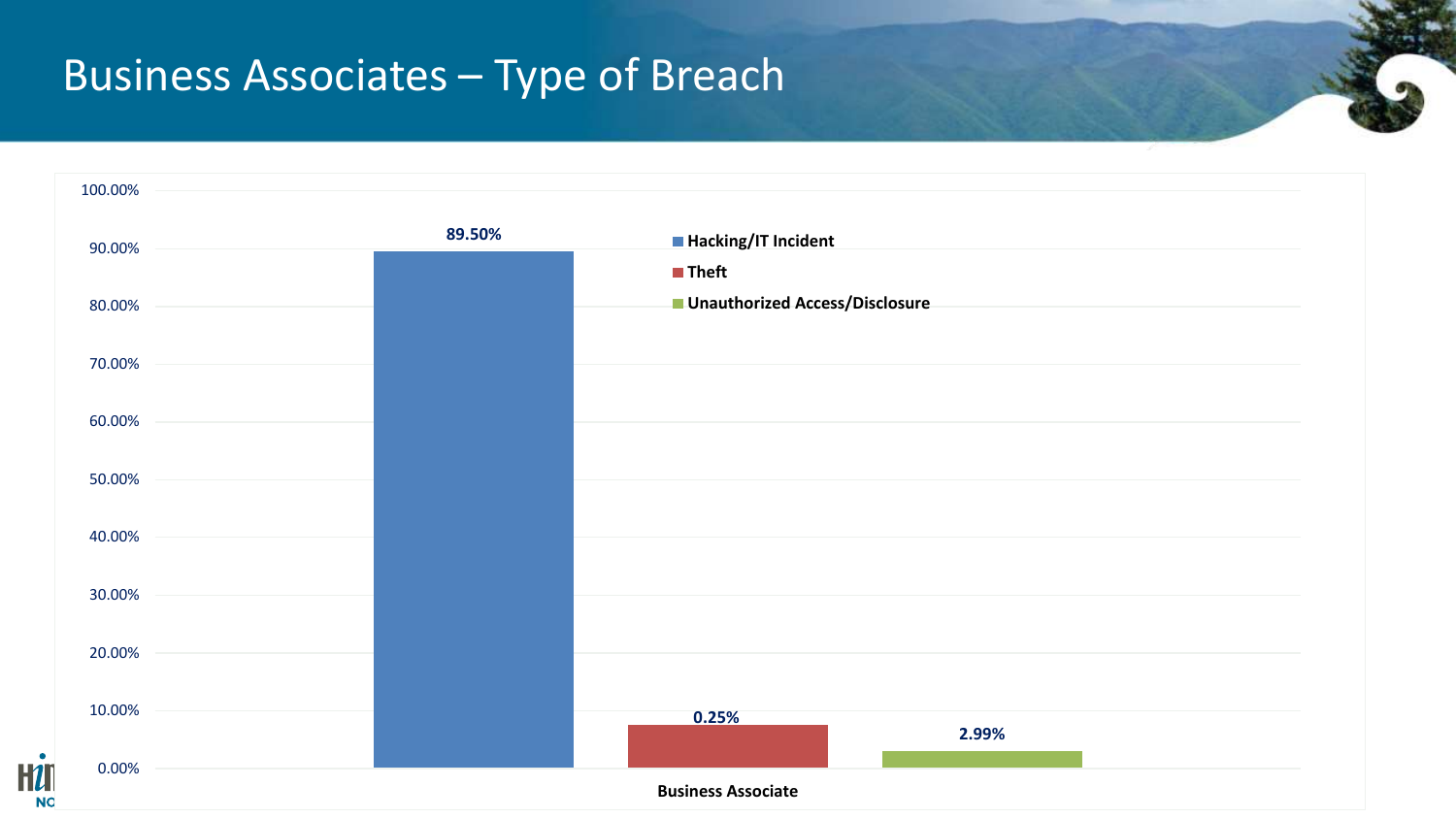#### Business Associates – 2019

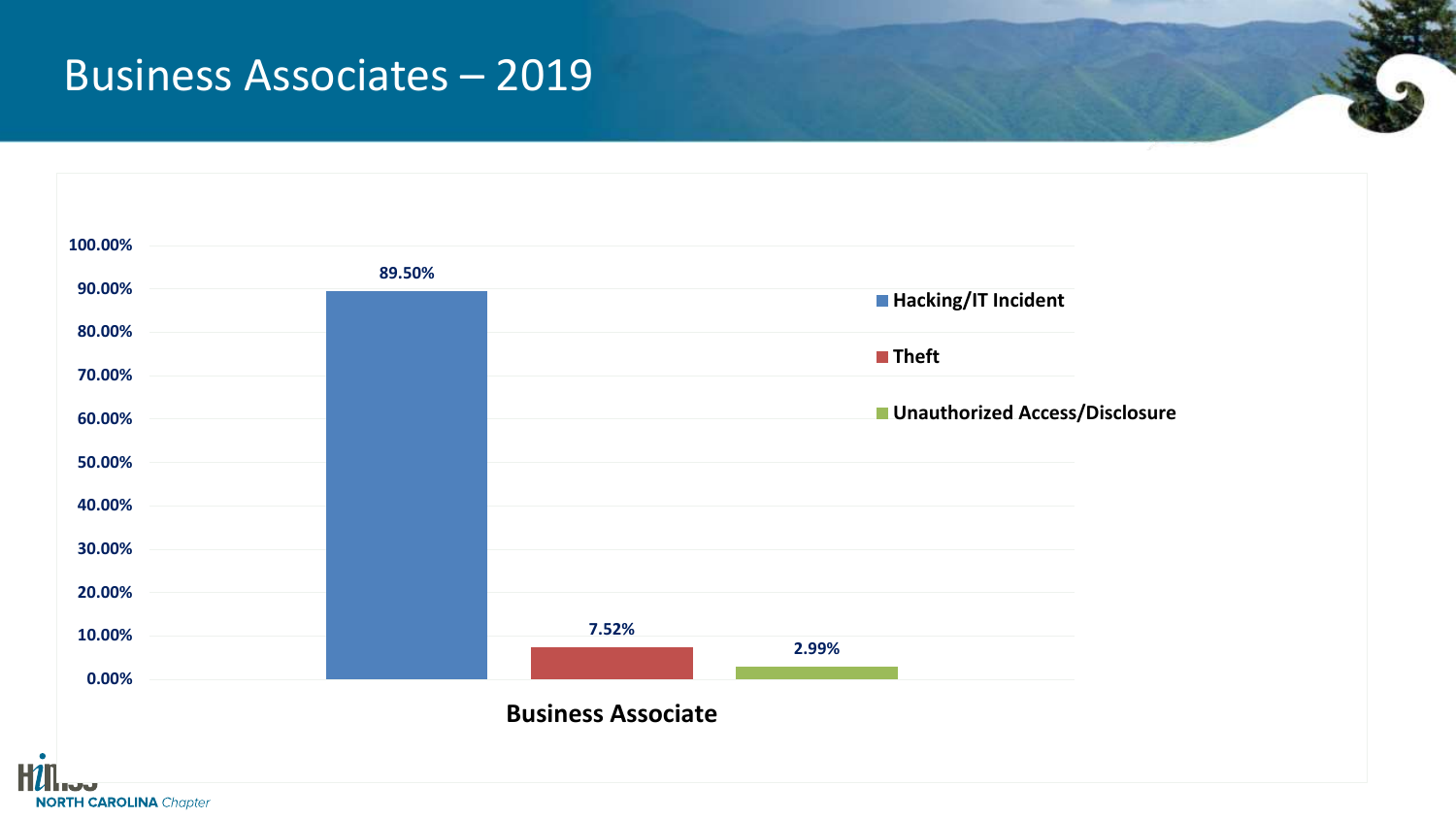# The Fundamentals

- Common approaches to VRM
- Federal and state regulations on privacy & security
- Increasingly complex environments
- Competitive market

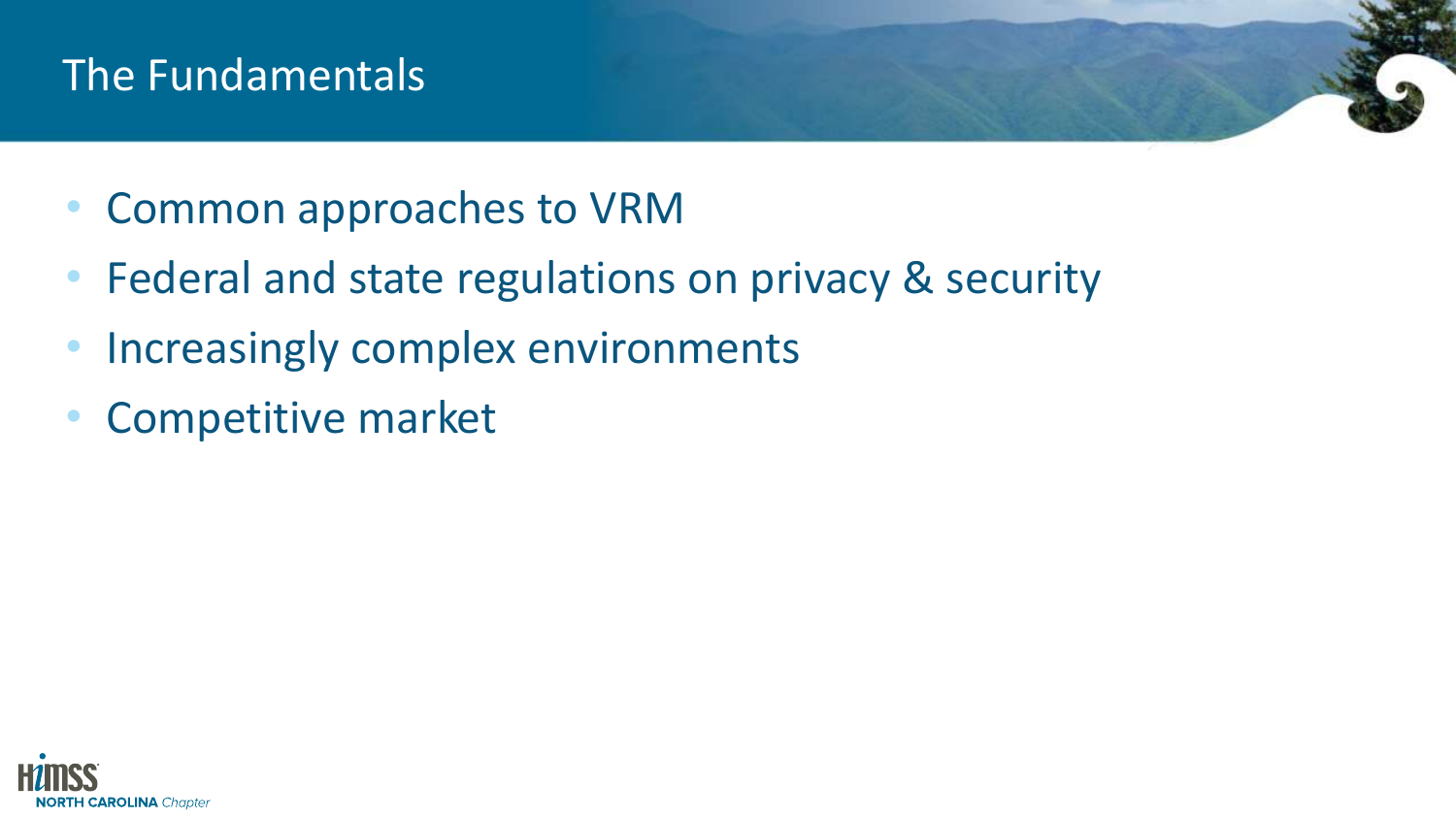#### Elements of a Vendor Risk Management Program

- Vendor inventory and classification
- Contract management
- Vendor risk assessments/due diligence questionnaires
- Ongoing supervision and monitoring of vendors

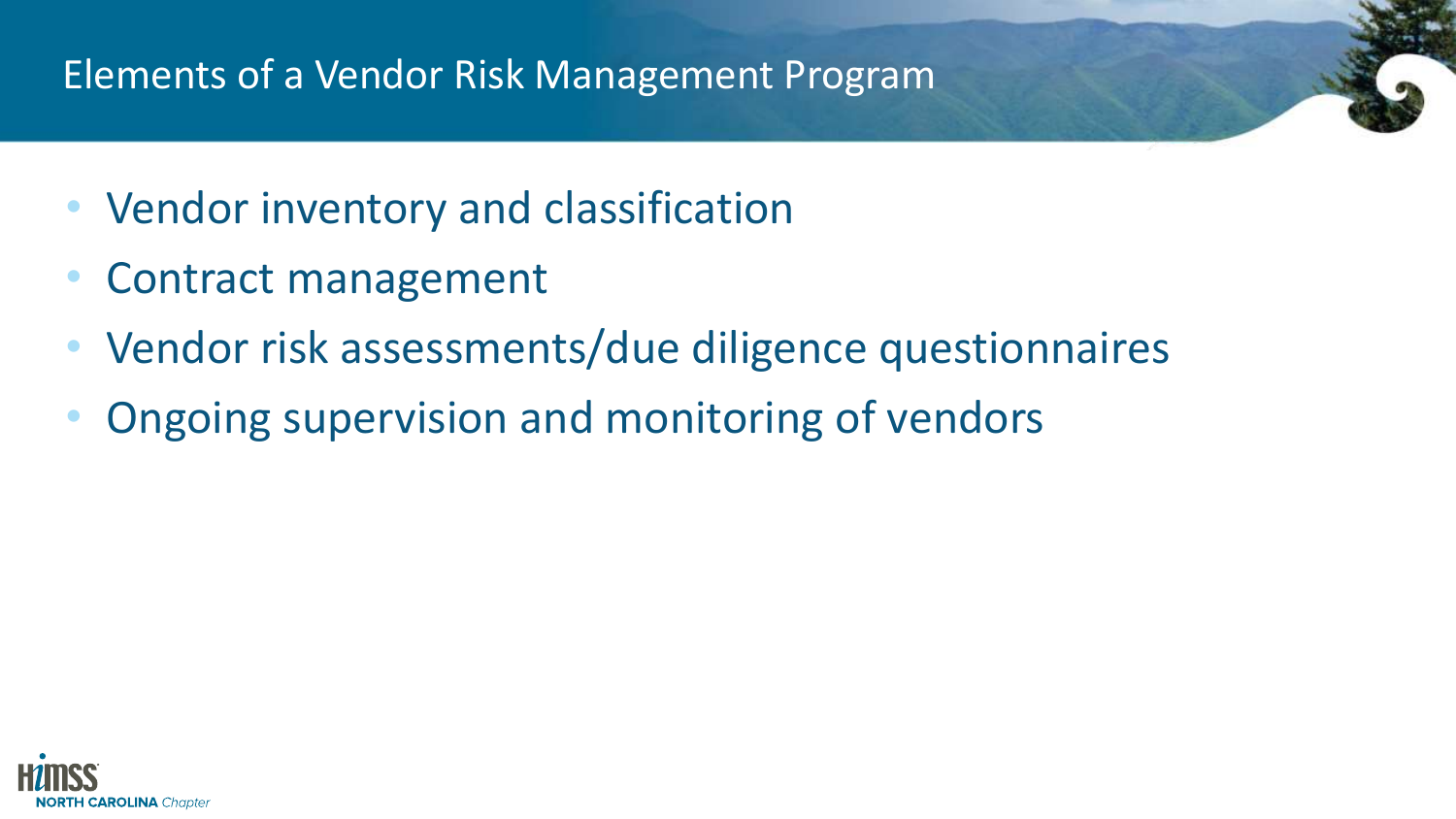# Managing your Vendors over Time



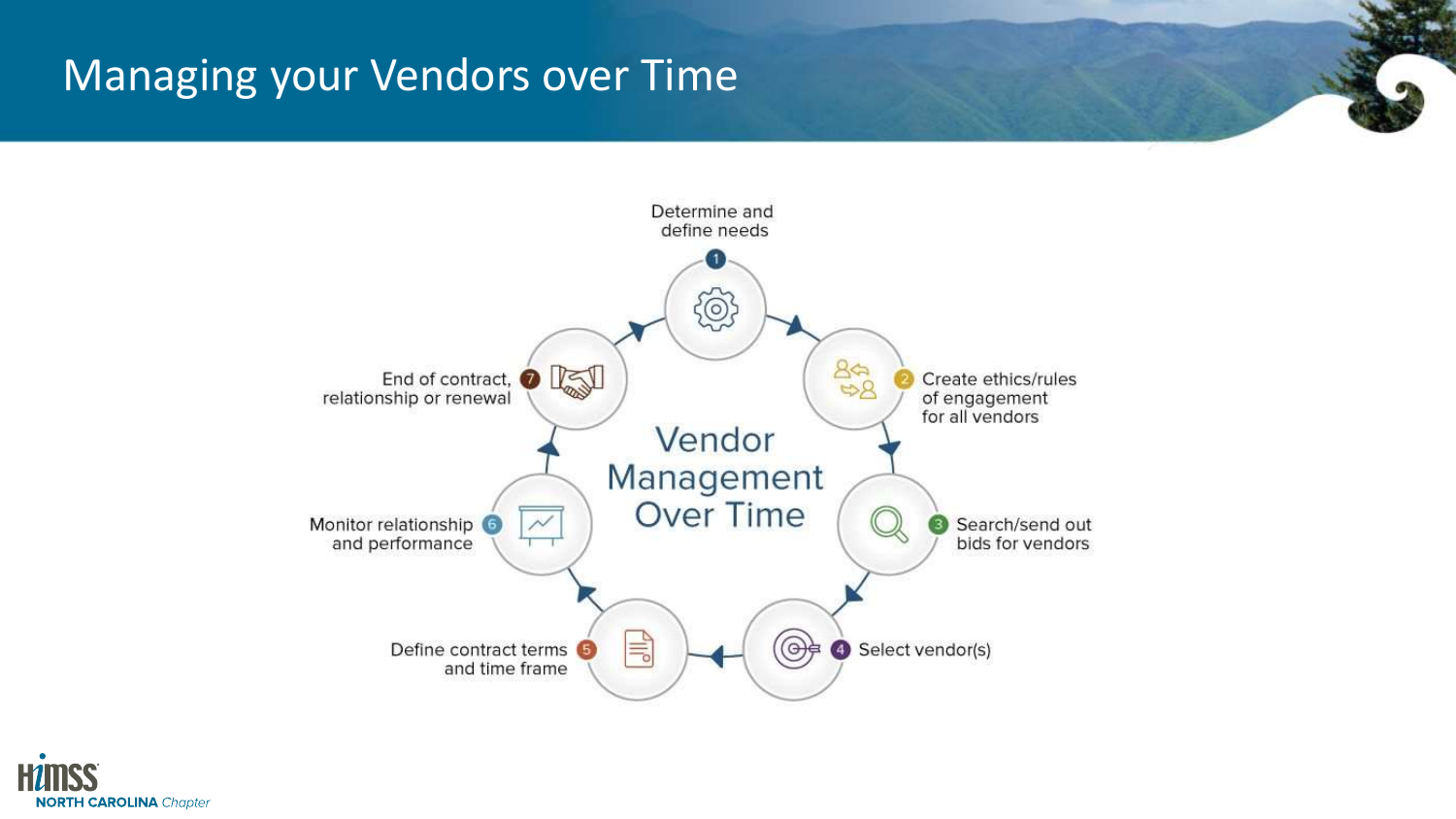## HITRUST – The Basics

- The HITRUST Approach a risk-based framework
	- ISO, NIST, PCI, HIPAA
- Applying the HITRUST Approach
	- Organizational risk factors reflect the value of the data shared with third parties
	- Compliance factors address fines or penalties an organization can face due to breach by a third party, which also influences the probable impact of a data compromise
	- Technical factors relate to how a third party accesses, processes, stores and/or disposes of an organization's data
- The Certification process
	- Covered Entity
	- Vendor
	- Assessor